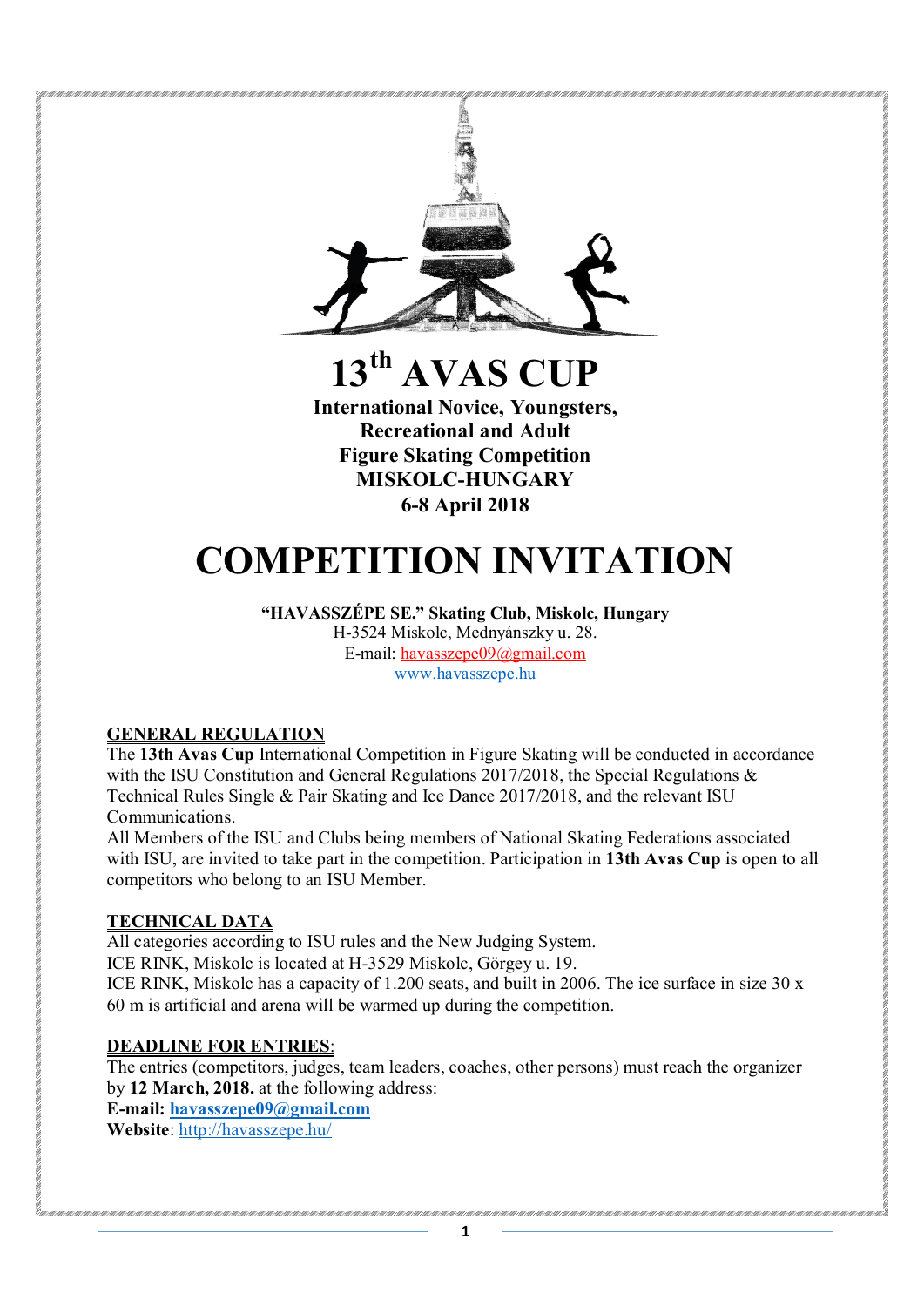# **ENTRIES**

All Members / Clubs, which are members of National Figure Skating Federations associated with the ISU, may enter competitors in each category. The OC reserves the right to limit the number of participants Entry each category in case of overcrowding.

The Entry forms, the "Program Content Sheet"must also be returned to the Organizing Committee in time (**by 12th March 2018 the latest**). It is mandatory that the Program Content Sheet must be filled in precisely by each Skater in English using the terminology for the elements listed in the respective ISU Communication. It is not permitted to hand over the Program Content Sheets directly to the acting Officials.

**ENTRY FEE** (paid before 12th March): **€ 55,** or **HUF 16.000 /person** 

**LATE ENTRY FEE** (paid after 12th March): **€ 70,** or **HUF 22.000 /person All entries sent after 12th March, 2018 is declaired to be late entry.** 

**Bank information:** 

**Beneficiary:** Havasszépe SE. Miskolc, Hungary **Bank: IBAN nr.:** HU04 11600006-00000000-37502094 **Swift code:** GIBAHUHB **Important:** please notice the name of competitor and category

# **It is also possible to pay the entry fee upon arrival, at the registration desk IN CASH (NO CARDS!).**

Invoices will be given after registration at the place of the competition. **There is NO pay back of entry fee´s available arriving after 12 March, 2018.**

# **All BANK CHARGES have to be taken by the payer!**

# **ENTRIES OF JUDGES**

Each participating ISU Members may nominate one Judge for the event in which the Member has Competitor(s) entered. Double duty judges having participated in one of the ISU Judges Seminars for the ISU Judging System are welcome. Only ISU Championships and International Judges will be accepted. The OC reserves the right to limit the number of judges in accordance with the number of the Skaters' Entries. The Organizing Committee will only cover the board and lodging **for judges accepted in the panel only** for the period: from the dinner before the day of their activity until the end of their activity. Please, be aware that judges not involved in the panel have to cover their own expenses (board and lodging). The confirmation of the list of judges will be announced in due time.

# **ACCREDITATION**

The accreditation will be at Ice Rink from the previous day until the beginning of the competition.

# **PRESENTATION OF MEDALS**

The three best placed skater in each event will be announced and honoured. Gold, silver and bronze medals will be presented to the medallists. The Award Ceremonies will take place following the finish of some categories of competitions. **EXPENSES**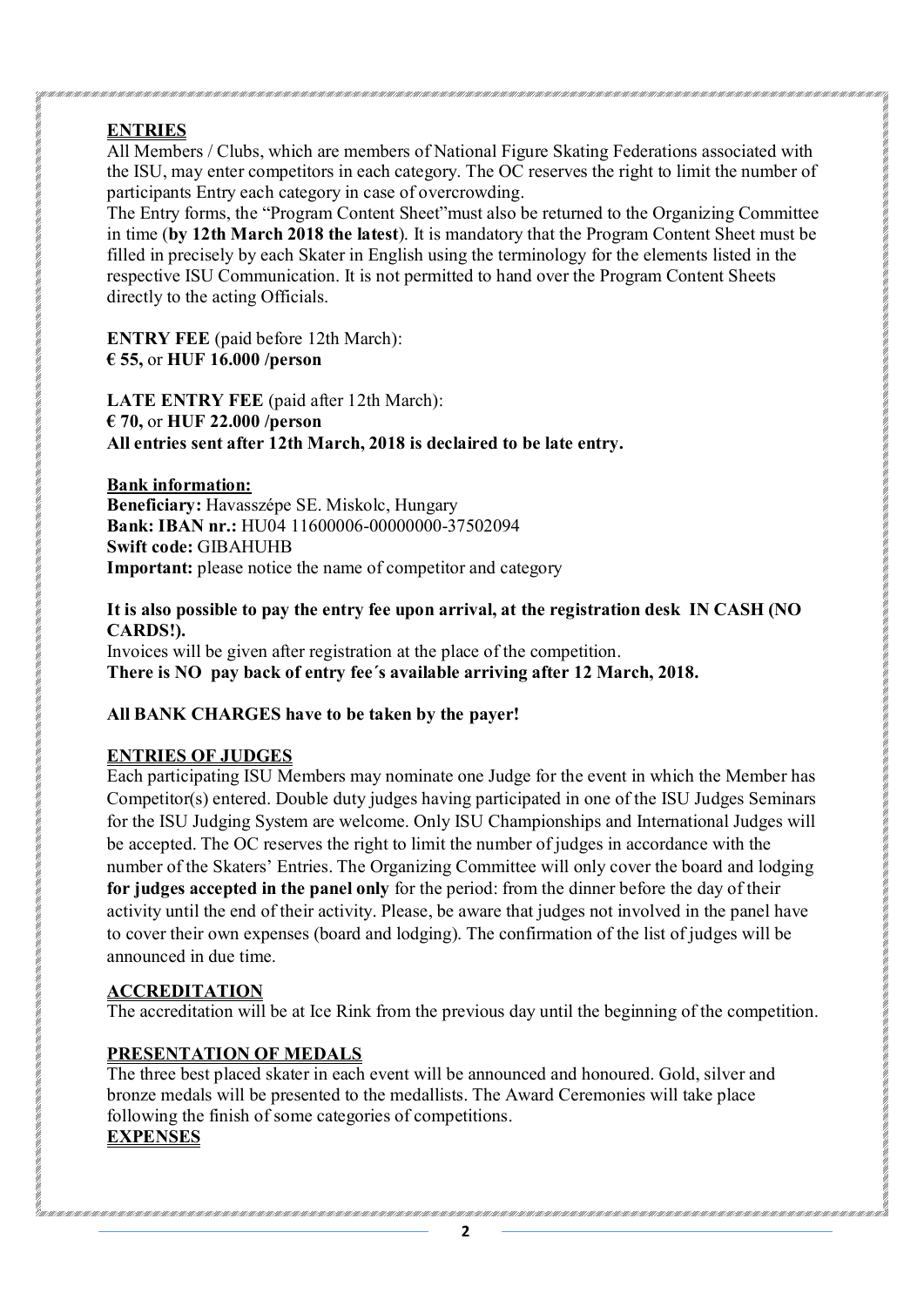The organizer covers the expenses of competition, organisation, awards, presents and board & lodging only for judges on duty. Travel expenses to and from Budapest, transfer costs to and from the Official Hotel and Airport will not be covered by the organizer.

The expenses for rooms and meals, travel and transfer of the Team Leaders, Competitors and other Team officials will not be covered by the organizer and are on the account of the Teams.

#### **INSURANCE / LIABILITY**

In accordance with Rule 119, it is the sole responsibility of each Member participating in the 13th AVAS CUP - 2018, to provide medical and accident insurance for their athletes, officials and all other members of the Member's team.

Such insurance must assure full medical attendance and also the return of the ill or injured person to the home country by air transport or by other expeditious means. It is an internal matter of each ISU Member to decide the issue who shall pay the premium for such insurance.

The Organizer assumes no responsibility for or liability with respect to bodily or personal injury or property damage in connection incurred by Competitors and Officials 13th AVAS CUP – 6-8 April, 2018 - Miskolc, Hungary.

## **MUSIC / PLANNED PROGRAM CONTENT**

Music may be uploaded on our website: www.havasszepe.hu, after deadline of entries, but before 31 March, or All Competitors shall furnish competition music of excellent quality on CD format, in accordance with Rule 343, paragraph 1.

In accordance with Rule 343, paragraph 1, all discs must show the Competition event, Competitor's name, the Nation and the exact running time of the music (not skating time) including any starting signal and must be submitted at the time of registration. Each program (short program, free skating) must be recorded on a separate disc. In addition competitors must provide a back-up drive for each program. If music information is not complete and discs not provided, accreditation will not be given. With the entry forms, the "Program Content Sheet" must return to the Organizing Committee in time. It is mandatory that the Program Content Sheet must be filled in precisely by each Skater in English using the terminology for the elements listed in the respective ISU Communication.

**It is not permitted to hand over the Program Content Sheets directly to the acting Officials.** 

### **DRAW**

Please, be informed that the Draw will be held on the previous day of the competition concerned. Due to the no shows which influence the Time Schedule the OC applies the following procedure: Only those competitors will be drawn for the competition whose entry fee arrived until the time of the draw of the given category (bank transfer or personal payment at the venue is also possible).

### **PROGRAM SCHEDULE - STARTING TIMES**

Please, keep in mind that only daily starting times of the competition are fixed. Following the morning start the time schedule of the event is flexible, which means that in case of cancellations certain categories may start some time earlier than it is indicated in the Preliminary Schedule. Please, be informed that all changes in entries and Preliminary Program may be followed in the ice rink on the information board.

### **ATTENTION!**

**Organizer reserves the right to make the potential changes if it shoul be necessary. The definite timetable will be published on our website, and on facebook, couple of days before the competition.**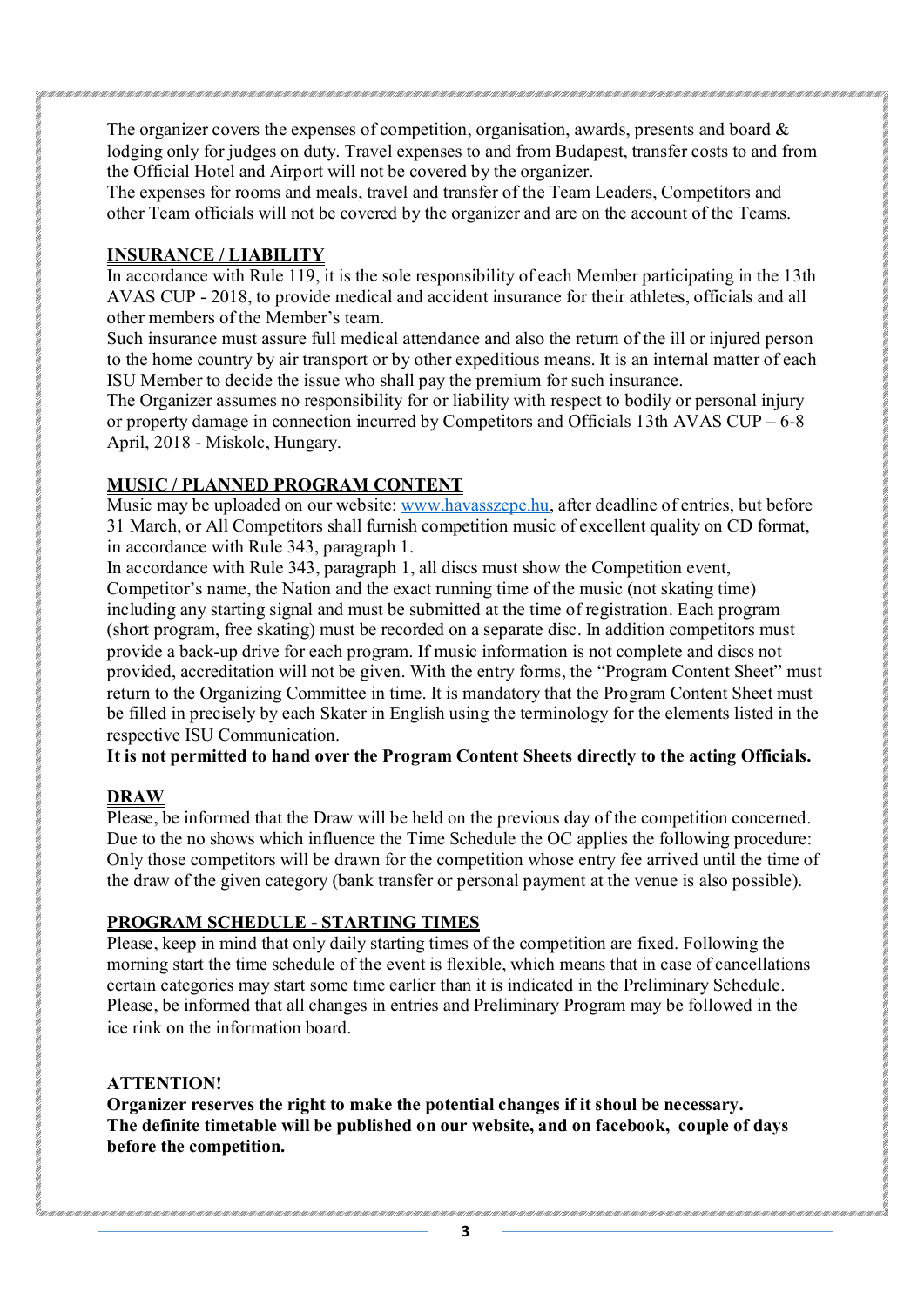## **ISU SINGLE FIGURE SKATING CATEGORIES**:

## BASIC NOVICE B Girls & Boys

BASIC NOVICE A Girls & Boys

CUBS A I. ISU 9 Born after 1st of July 2007 – before 30th June 2008

CUBS A II. ISU 8 Born after 1st of July 2008 – before 30th June 2009

CUBS B I. ISU 9 Born after 1st of July 2007 – before 30th June 2008

CUBS B II. ISU 8 Born after 1st of July 2008 – before 30th June 2009

**Differences between CUBS A and CUBS B are detailed below.**

CHICKS I. ISU 7 2009 Born after 1st of July 2009 – before 30th of June 2010

CHICKS II. ISU 6 2010 Born after 1st of July 2010 and younger

## *BASICE NOVICE CATEGORIES*

### *BASIC NOVICE B GIRLS & BOYS (older subgroup)*

#### *Free Skating:*

Age and requirements according to the ISU Technical Rules Single and Pair Skating 2016 and the ISU Communication No. 2024. **Duration: 3 min +/- 10 sec.**

#### *BASIC NOVICE A GIRLS & BOYS (younger subgroup)*

#### *Free Skating:*

Age and requirements according to the ISU Technical Rules Single and Pair Skating 2016 and the ISU Communication No. 2024. **Duration: 2 min., 30 sec. +/- 10 sec.**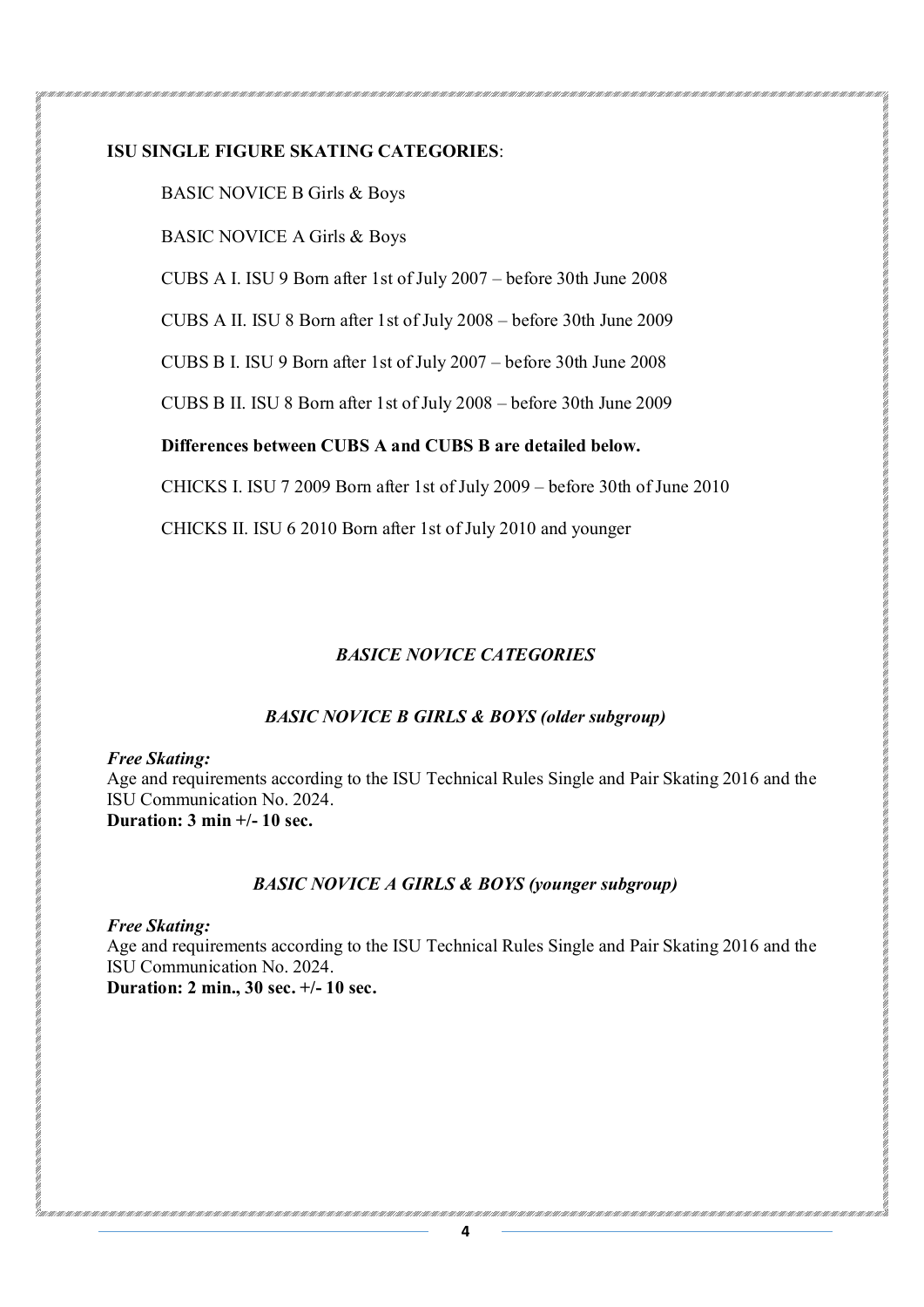# *YOUNGER CATEGORIES*

## *Attention! CUBS category is divided into two age category, and each "age subcategory" is divided into two groups, according to the different category requirements.*

#### *CUBS "A" GIRLS & BOYS - SINGLE SKATING*

| Age requirements: |                                                                                   |
|-------------------|-----------------------------------------------------------------------------------|
|                   | <b>Cubs</b> " $A''$ I. ISU 9 Born after 1st of July 2007 – before 30th June 2008  |
|                   | <b>Cubs</b> , $A''$ II. ISU 8 Born after 1st of July 2008 – before 30th June 2009 |

*Free Skating:*  **Duration – Girls: 2 min., 30 sec. +/- 10 sec. Duration – Boys: 2 min., 30 sec. +/- 10 sec.** 

#### **A well-balanced Free Skating Program for Cubs ISU 9 and ISU 8 must contain:**

a) Maximum of 5 jump elements for Girls and Boys, and one of which must be an Axel type jump. There may be up to two (2) jump combinations or sequences. A jump sequence can contain any number of jumps, but only two most difficult jumps will be counted. Jump combination can contain only two jumps. Only two jumps with 1,  $1 \frac{1}{2}$ ,  $2$  or  $2 \frac{1}{2}$  revolutions can be repeated either in a jump combination or in a jump sequence. Triple jumps are not permitted.

b) There must be a maximum of two (2) spins of a different nature (abbreviation), one of which must be aspin combination with or without change of foot (minimum of six (6) revolutions in total) and one spin withno change of position and with or without change of foot (minimum of six (6) revoutions in total). Flying entry is allowed.

1990 A 1990 A 1990 A 1990 A 1990 A 1990 A 1990 A 1990 A 1990 A 1990 A 1990 A 1990 A 1990 A 1990 A 1990 A 1990 A 1990 A 1990 A 1990 A 1990 A 1990 A 1990 A 1990 A 1990 A 1990 A 1990 A 1990 A 1990 A 1990 A 1990 A 1990 A 1990

c) There must be a maximum: for Girls and Boys one (1) step sequence. The sequence (step) will have a fixed Base value and evaluated in GOE only. d) In case of fall the deduction will be -0,5 by the Technical Panel The Program Components are only judged in

- Skating Skills
- Performance/Execution
- Interpretation

The factors for the Program Components is Free Skating

- for boys 2.0
- for girls 1.7

#### Levels explanations:

For **Cubs I. ISU 9** Singles, in all elements, which are subject to Levels, only features up to Level 3 will be counted. Any additional features will not count for Level requirements and will be ignored by the Technical Panel. In case the number of entries requires, competitors will be divided into different age groups.

For **Cubs II. ISU 8** Singles, in all elements, which are subject to Levels, only features up to Level 2 will be counted. Any additional features will not count for Level requirements and will be ignored by the Technical Panel. In case the number of entries requires, competitors will be divided into different age groups.

**5**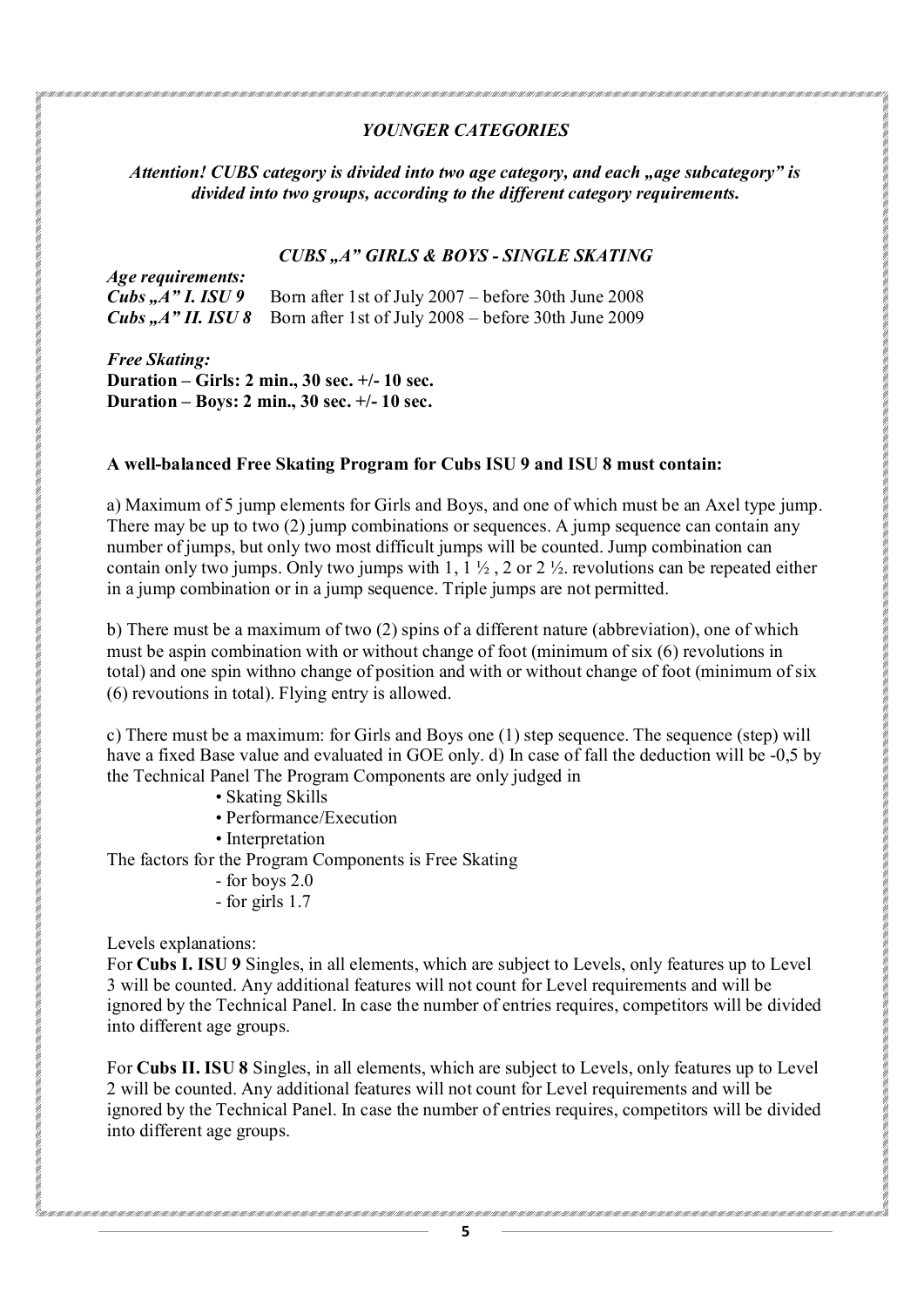*Attention! CUBS category is divided into two age category, and each "age subcategory" is divided into two groups, according to the different category requirements.*

#### *CUBS "B" GIRLS & BOYS - SINGLE SKATING*

*Age requirements:*  Born after 1st of July 2007 – before 30th June 2008 *Cubs* "*B*" *II. ISU 8* Born after 1st of July 2008 – before 30th June 2009

*Free Skating:*  **Duration – Girls: 2 min, +/- 10 sec. Duration – Boys: 2 min, +/- 10 sec.** 

#### **A well-balanced Free Skating Program for Cubs ISU 9 and ISU 8 must contain:**

a) Maximum of 4 jump elements for Girls and Boys, one of which must be an Axel type jump. There may be up to two (2) jump combinations or sequences. Jump combination can contain only two (2) jumps. A jump sequence can contain any number of jumps, but only two most difficult jumps will be counted. Triple jumps are not permitted. Any single or double jump (including Double Axel) cannot be executed more than twice in total.

b) There must be a maximum of two (2) spins of a different nature (abbreviation), one of which must be a spin combination with or without change of foot (minimum of six (6) revolutions in total) and one spin with no change of position and with or without change of foot (minimum of six (6) revolutions in total). Flying entry is allowed.

c) There must be a maximum:

- for Girls one (1) Choreographic sequence which includes at least one 3 seconds long spiral position. The sequence will have a fixed Base value and evaluated in GOE only.
- for Boys maximum of one (1) step sequence with a fixed Base value and evaluated in GOE only.

Level explanation: For Cubs in all elements which, are subject to Levels, only features up to Level 2 will be counted. Any additional features will not count for Level requirements and will be ignored by the Technical Panel.

The Program Components are only judged in:

- Skating Skills

- Performance

The factor of the Program Components is 2.5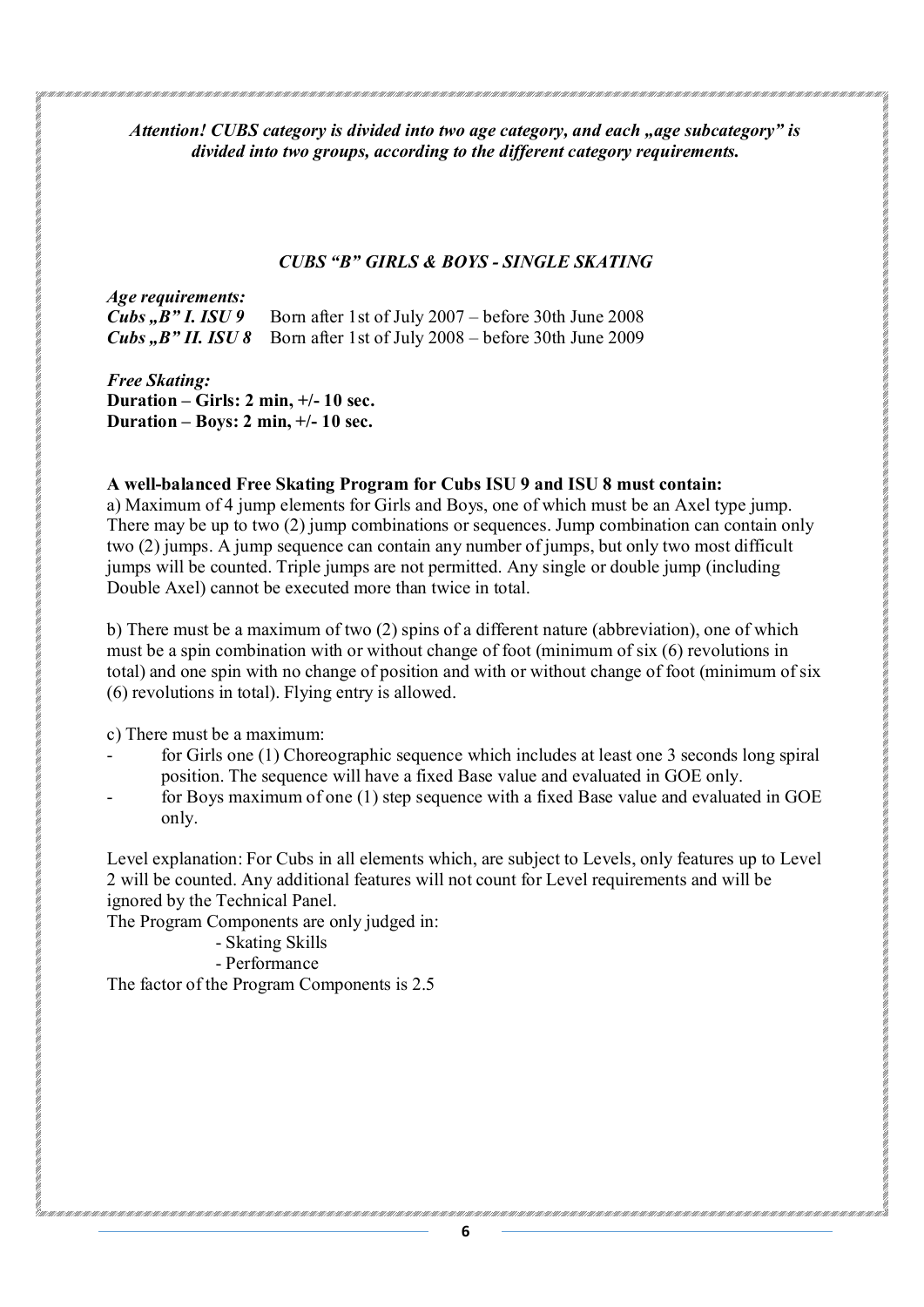# *CHICKS GIRLS & BOYS - SINGLE SKATING*

*Age requirements* 

*Chicks I. ISU 7 2009* Born after 1st of July 2009 – before 30th of June 2010 *Chicks II. ISU 6 2010* Born after 1st of July 2010 and younger

*Free Skating:*  **Duration – Girls: 2 min. +/- 10 sec. Duration – Boys: 2 min. +/- 10 sec.** 

## **A well-balanced Free Skating Program for Chicks ISU 7 must contain:**

a) Maximum of 4 jump elements for Girls and Boys, and one of which must be an Axel type jump. There may be up to two (2) jump combinations or sequences. A jump sequence can contain any number of jumps, but only two most difficult jumps will be counted. A jump combination can contain only two jumps. Only two jumps with 1,  $1 \frac{1}{2}$ , 2 or 2  $\frac{1}{2}$  revolutions can be repeated either in a jump combination or in a jump sequence. Triple jumps are not permitted.

b) There must be a maximum of two (2) spins of a different nature (abbreviation), one of which must be a spin combination with or without change of foot (minimum of six (6) revolutions in total) and one spin with no change of position and with or without change of foot (minimum of six (6) revolutions in total). Flying entry is allowed.

c) There must be a maximum:

For Girls one (1) choreo sequence with one spiral position with 3 sec. and one (1/2) step sequence  $\frac{1}{2}$  utilizing the ice surface. The choreo sequence will havea fixed Base value and evaluated in GOE only. For Boys one (1) choreo sequence with one spiral position with 3 sec. The choreo sequence will have fixed Base value and evaluated in GOE only.

d) In case of fall the deduction will be -0,5 by the Technical Panel

The Program Components are only judged in

• Skating Skills

• Performance/Execution

The Factor of the Program Components is 2.5.

Levels explanations:

For Chicks ISU 7 and younger Singles, in all elements, which are subject to Levels, only features up to Level 2 will be counted. Any additional features will not count for Level requirements and will be ignored by the Technical Panel.

# **A well-balanced Free Skating Program for Chicks ISU 6 must contain:**

a) Maximum of 4 jump elements for Girls and Boys, and one of which must be an Axel type jump. There may be up to two (2) jump combinations or sequences. A jump sequence can contain any number of jumps, but only two most difficult jumps will be counted. A jump combination can contain only two jumps. Only two jumps with 1,  $1 \frac{1}{2}$ , 2 or 2  $\frac{1}{2}$  revolutions can be repeated either in a jump combination or in a jump sequence. Triple jumps are not permitted.

b) There must be a maximum of two (2) spins of a different nature (abbreviation), one of which must be a spin combination with or without change of foot (minimum of six (6) revolutions in total) and one spin with no change of position and with or without change of foot (minimum of six (6) revolutions in total). Flying entry is allowed.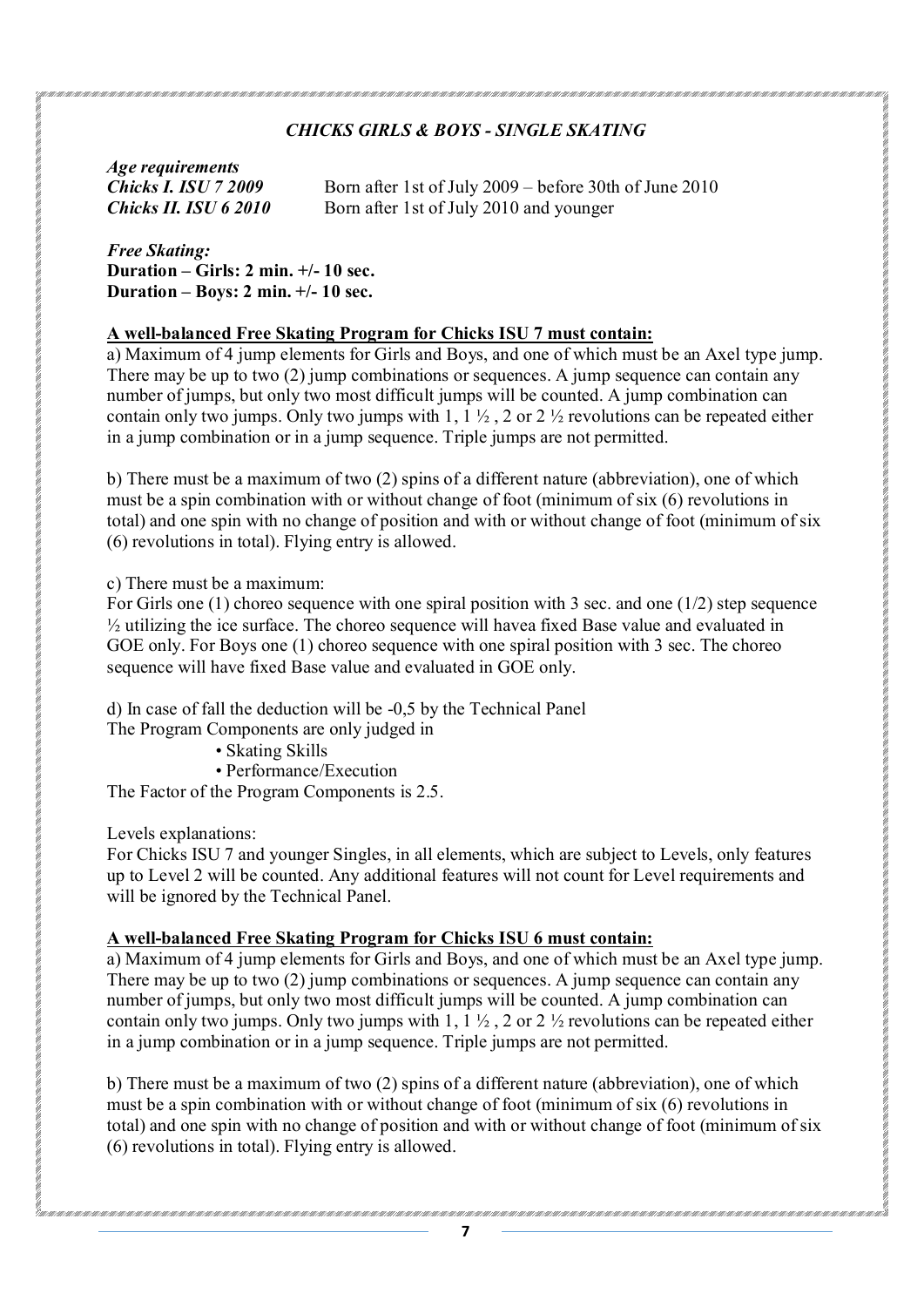## c) There must be a maximum:

For Girls one (1) choreo sequence with one spiral position with 3 sec. The choreo sequence will have a fixed Base value and evaluated in GOE only.

For Boys one (1) choreo sequence with one spiral position with 3 sec. The choreo sequence will have fixed Base value and evaluated in GOE only.

The Program Components are only judged in

- Skating Skills
- Performance/Execution

The Factor of the Program Components is 2.5.

Levels explanations:

For Chicks ISU 7 and younger Singles, in all elements, which are subject to Levels, only features up to Level 2 will be counted. Any additional features will not count for Level requirements and will be ignored by the Technical Panel.

### **NON-ISU Recreational and Adult Single Figure Skating categories:**

#### **I. NON-ISU Recreational Single Free Skating** categories:

- 1. Age group **A**: born after 1st July 2007 or younger Bronze level
- 2. Age group **B**: born after 1st July 2005 Bronze and Silver level
- 3. Age group **C**: born after 1st July 2002 Bronze, Silver and Gold level
- 4. Age group **D**: born after 1st July 1999 Bronze, Silver, Gold and Masters level

### **II. Adult Single Free Skating** categories:

- 1. Age group **A**: born after 1st July 1989 Bronze, Silver, Gold and Masters level
- 2. Age group **B**: born after 1st July 1979 Bronze, Silver and Gold level
- 3. Age group **C**: born after 1st July 1969 Bronze and Silver level
- 4. Age group **D**: born after 1st July 1959 Bronze and Silver level
- 5. Age group **E**: born before 1st July 1959 and earlier– Bronze level

## **III. Adult Artistic Free Skating** categories **Bronze level** for all Adult age groups **A, B, C, D, E:**

- 1. Artistic Free Skating **A -** born after 1st July 1989
- 2. Artistic Free Skating **B -** born after 1st July 1979
- 3. Artistic Free Skating **C -** born after 1st July 1969
- 4. Artistic Free Skating **D -** born after 1st July 1959
- 5. Artistic Free Skating **E -** born before 1st July 1959 and earlier

### **IMPORTANT REMARKS**:

In case the number of entries it requires, competitors will be merged into united age groups.

## **Technical data: Calculation of scores:** according to the **new ISU Judging System**

The Program Components are judged only in • **Skating Skills** 

- 
- **Performance/Execution**
- **Interpretation**

### **Requirements for all age groups:**

The programmes can be interpretative. Different portable or stationary tools and accessories  $-e.g.:$ hat, walking stick, shawl – is allowed during the programme, if it doesn't disturb the performer and its soundness. The music can be even vocal, but with appropriate lyrics. Exceeding the limit of the music is followed by 1 point deduction per 5 sec. Failing: 0,5 point penalty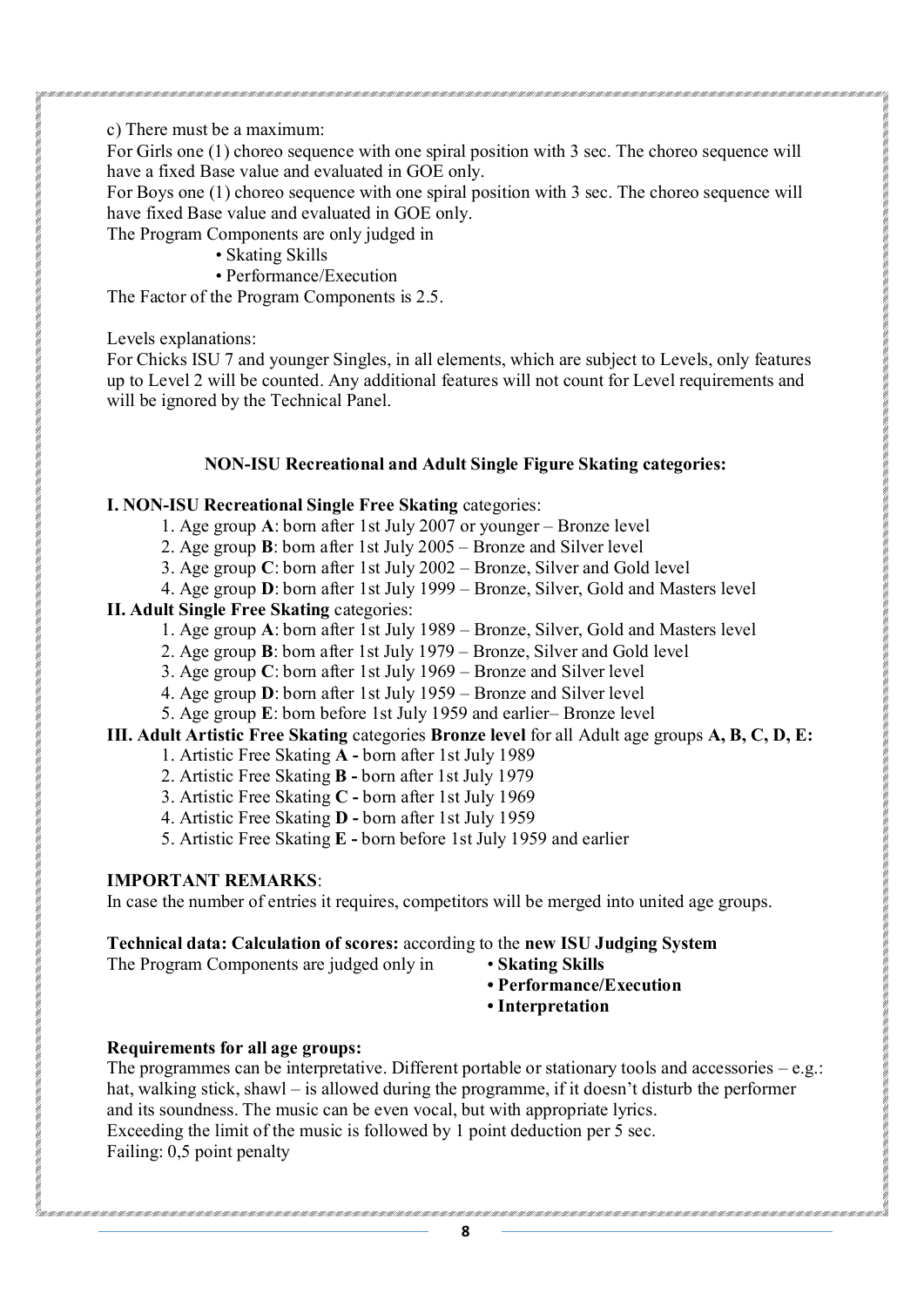A competitor in the Masters Free Skating event must perform a well-balanced program that may contain:

**a**. A maximum of seven (6) **jump elements**, one of which must be an Axel type jump. Single, double jumps are permitted. Triple jumps are not permitted. There may be up to three (3) jump combinations or jump sequences in the free program.

- One (1) jump combination may consist of up to three (3) listed jumps. Two (2) jump combinations may consist of two (2) listed jumps. A jump combination may consist of the same or another single, double jump. A jump sequence may consist of any number of jumps of any number of revolutions that may be linked by non-listed jumps like mazurkas etc. and/or hops immediately following each other while maintaining the jump rhythm (knee); there can be no steps, turns, crossovers or stroking during the sequence. Only the two (2) listed jumps with the highest value will count towards the technical score.

- Each listed jump may be performed a maximum of two (2) times.

- Please note that a half-loop in combination or in a sequence with any other listed jump will be called as a listed jump (1Lo). Non-listed jumps may be included in the program as part of connecting footwork.

**b.** A maximum of three (3) **spins** of a different abbreviation, one (1) of which must be a spin combination with a change of foot and one (1) of which must be a flying spin.

- The spins must have a required minimum number of revolutions: five (5) for the flying spin with no change of foot after landing, five (5) for the spin with only one position and no change of foot, five (5) for the spin combination with no change of foot, and eight  $(4 + 4)$  for the spin combination with change of foot or spin in one position with a change of foot.

- There must be a minimum of two (2) revolutions in each position or the position will not be counted.

- Spin combinations must include a minimum of two (2) different basic positions with two (2) revolutions in each of these positions anywhere within the spin. To receive full value, a spin combination must include all three (3) basic positions.

**c**. A maximum of one (1) **step sequence**, fully utilizing the ice surface. Only the first executed attempt of a step sequence will contribute to the technical score.

Vocal music may be used.

The maximum time is **3 minutes +/-10 seconds** .

The points for each Program Component are multiplied by a factor of 1.6.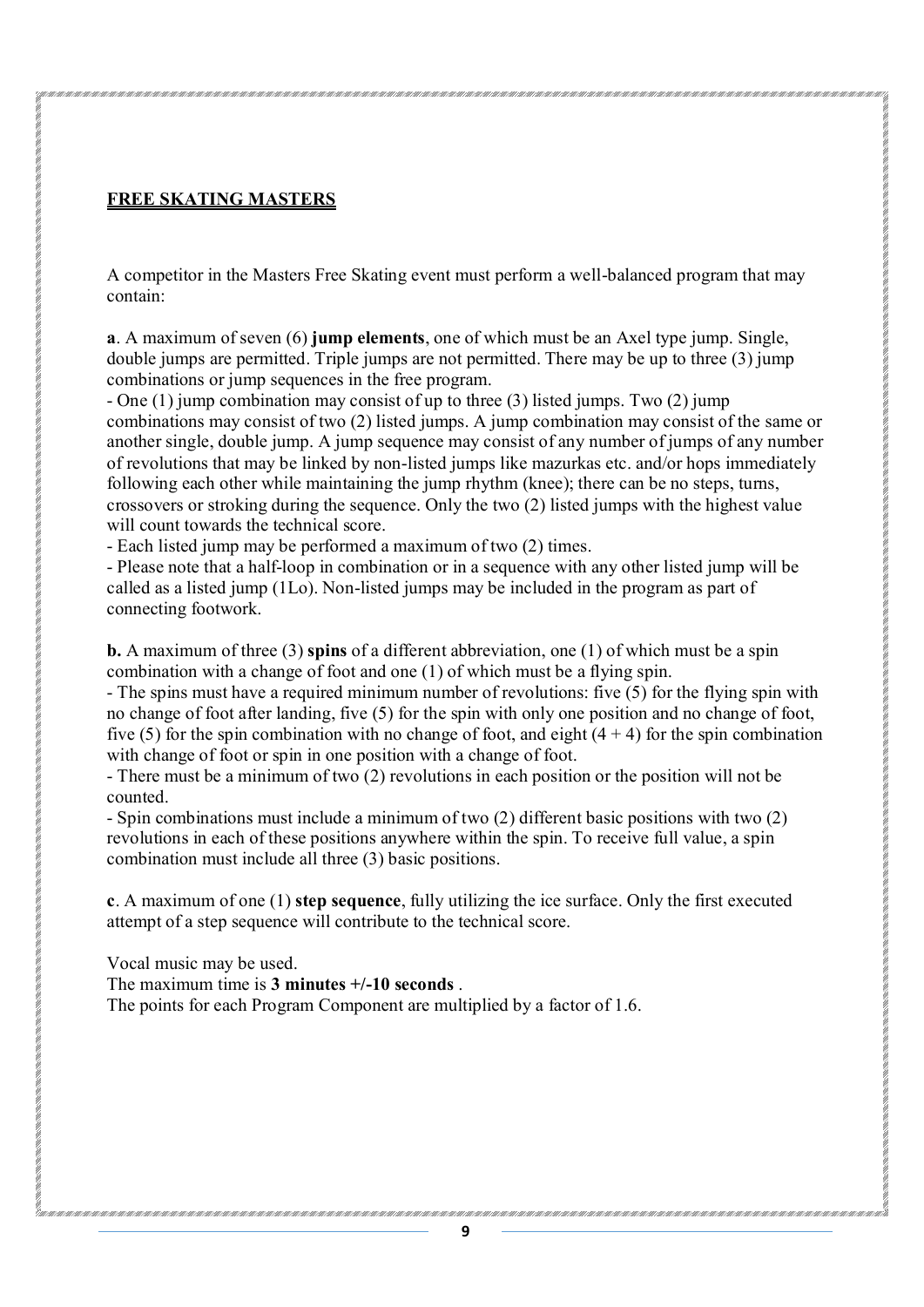A competitor in the Gold Free Skating event must perform a well-balanced program that may contain:

**a.** A maximum of six (6) jump elements, consisting of single jumps (including the single Axel) or double jumps. Double Flip, double Lutz, double Axel and Triple jumps are not permitted. - There may be up to three (3) jump combinations or jump sequences in the free program. One (1) jump combination may consist of up to three (3) listed jumps. Two (2) jump combinations may consist of two (2) listed jumps. A jump combination may consist of the same or another single or double jump, with the exception of the jumps in bold above. A jump sequence may consist of any number of single and double jumps, with the exception of the jumps in bold above, that may be linked by non-listed jumps like mazurkas etc. and/or hops immediately following each other while maintaining the jump rhythm (knee); there can be no steps, turns, crossovers or stroking during the sequence. Only the two (2) listed jumps with the highest value will count towards the technical score.

- Each listed jump may be performed a maximum of two (2) times.

- Please note that a half-loop in combination or in a sequence with any other listed jump will be called as a listed jump (1Lo). Non-listed jumps may be included in the program as part of connecting footwork.

**b.** A maximum of three (3) spins of a different abbreviation, one (1) of which must be a spin combination with a change of foot and one (1) of which must be a flying spin.

- The spins must have a required minimum number of revolutions: four (4) for the flying spin with no change of foot after landing, four (4) for the spin with only one position and no change of foot and four (4) for the spin combination with no change of foot and eight  $(4 + 4)$  for the spin combination with change of foot or spin in one position with a change of foot.

- There must be a minimum of two (2) revolutions in each position or the position will not be counted.

- Spin combinations must include a minimum of two (2) different basic positions with two (2) revolutions in each of these positions anywhere within the spin. To receive full value, a spin combination must include all three (3) basic positions.

**c.**A maximum of one (1) step sequence, fully utilizing the ice surface. Only the first executed attempt of a step sequence will contribute to the technical score.

Vocal music may be used.

The maximum time is **2 minutes 40 seconds +/-10 seconds**.

The points for each Program Component are multiplied by a factor of 1.6.

Only features up to and including Level 3 will be counted for the spins and step sequence. Any additional features will not count for level requirements and will be ignored by the Technical Panel.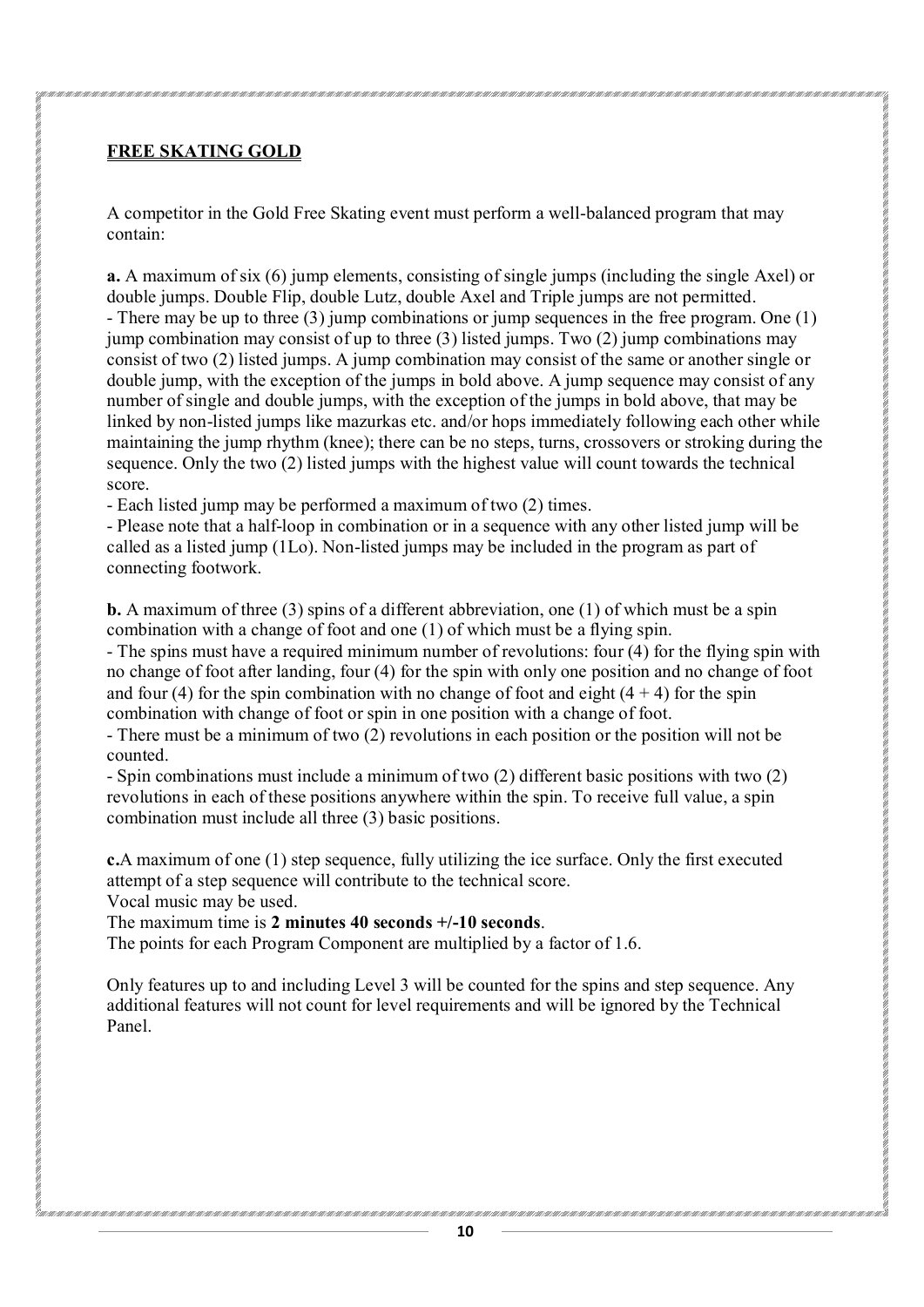A competitor in the Silver Free Skating event must perform a well-balanced program that may contain:

**a.** A maximum of five (5) jump elements, consisting of any single jumps (including the single Axel). Double jumps and triple jumps are not permitted. There may be up to two (2) jump combinations or jump sequences in the free program.

- One (1) jump combination may consist of up to three (3) listed jumps. The other jump combination may consist of two (2) listed jumps. A jump combination may consist of the same or another single jump. A jump sequence may consist of any number of single jumps that may be linked by non-listed jumps like mazurkas etc. and/or hops immediately following each other while maintaining the jump rhythm (knee); there can be no steps, turns, crossovers or stroking during the sequence. Only the two (2) listed jumps with the highest value will count towards the technical score.

- Each listed jump may be performed a maximum of two (2) times.

- Please note that a half-loop in combination or in a sequence with any other listed jump will be called as a listed jump (1Lo). Non-listed jumps may be included in the program as part of connecting footwork.

**b**. A maximum of three (3) spins of a different abbreviation, one (1) of which must be a spin combination.

- The spins must have a required minimum number of revolutions: three (3) for the flying spin with no change of foot after landing, three (3) for the spin with only one position and no change of foot and four (4) for the spin combination with no change of foot and eight  $(4+4)$  for the spin combination with change of foot or spin in one position with a change of foot.

- There must be a minimum of two (2) revolutions in each position or the position will not be counted.

- Spin combinations must include a minimum of two (2) different basic positions with two (2) revolutions in each of these positions anywhere within the spin. To receive full value, a spin combination must include all three (3) basic positions.

**c.**A maximum of one (1) step sequence, utilizing at least half (1/2) of the ice surface. Only the first executed attempt of a step sequence will contribute to the technical score.

Vocal music may be used.

The maximum time is **2 minutes 10 seconds +/-10 seconds**.

The points for each Program Component are multiplied by a factor of 1.6.

Only features up to and including Level 2 will be counted for the spins and step sequence. Any additional features will not count for level requirements and will be ignored by the Technical Panel.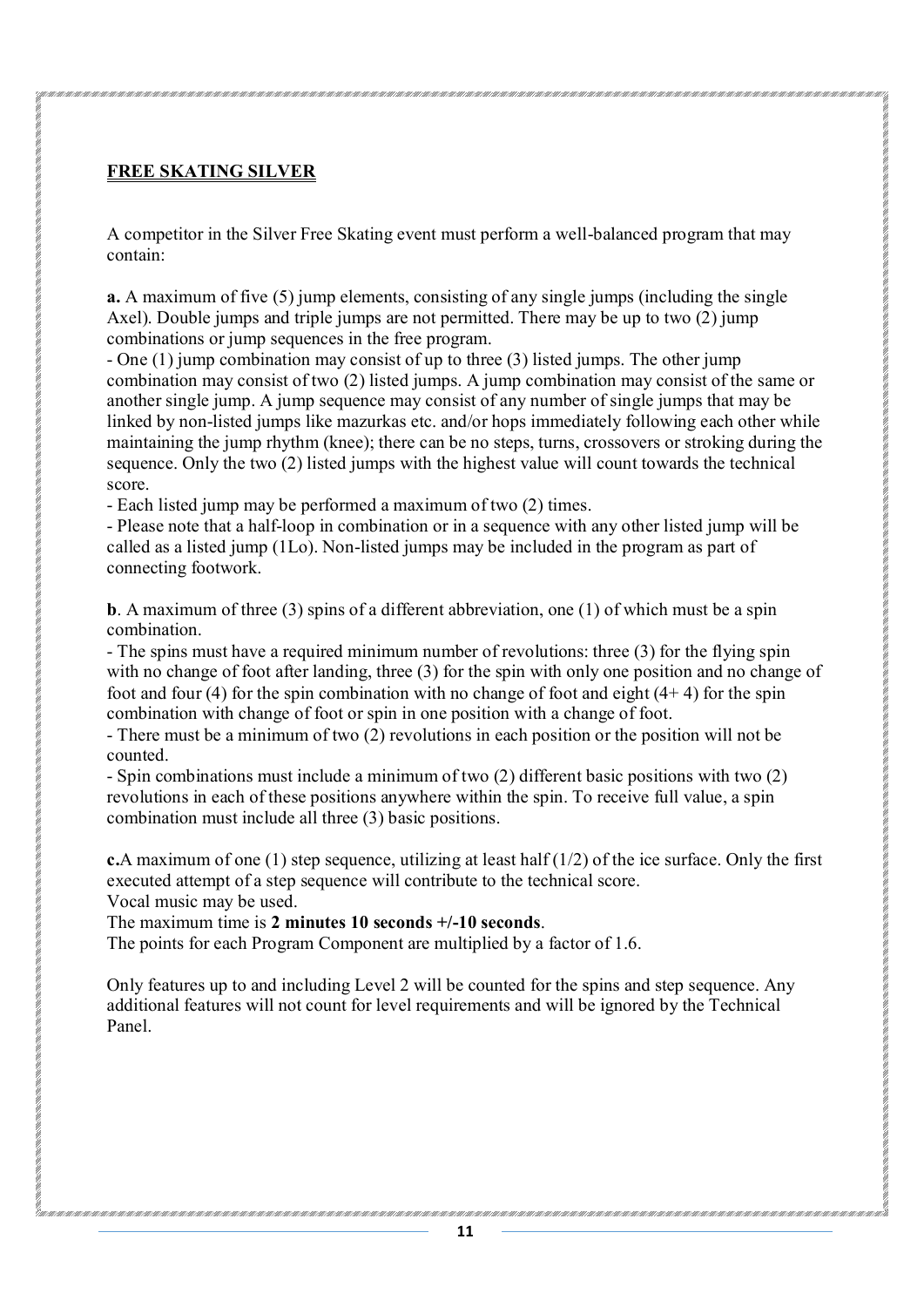A competitor in the Bronze Free Skating event must perform a well-balanced program that may contain:

**a**. A maximum of four (4) jump elements, consisting only of single jumps. Axel type jumps, double jumps and triple jumps are not permitted. There may be up to two (2) jump combinations or jump sequences in the free program. One (1) jump combination may consist of up to three (3) listed jumps. The other jump combination may consist of two (2) listed jumps. A jump combination may consist of the same or another single jump.

- A jump sequence may consist of any number of single jumps that may be linked by non-listed jumps like mazurkas etc. and/or hops immediately following each other while maintaining the jump rhythm (knee); there can be no steps, turns, crossovers or stroking during the sequence. Only the two (2) listed jumps with the highest value will count towards the technical score.

- Each listed jump may be performed a maximum of two (2) times.

- Please note that a half-loop in combination or in a sequence with any other listed jump will be called as a listed jump (1Lo).

**b**. A maximum of two (2) spins of a different abbreviation one of which must be a spin combination with no change of foot. Flying spins are not permitted.

- The spins must have a required minimum number of revolutions: three (3) for the spin in one position with no change of foot, four (4) for the spin combination with no change of foot and six (3+3) for the spin combination with change of foot or the spin in one position with change of foot.

- There must be a minimum of two (2) revolutions in each position or the position will not be counted.

- Spin combinations must include a minimum of two (2) different basic positions with two (2) revolutions in each of these positions anywhere within the spin.

- Only features up to and including Level 1 will be counted. Any additional features will not be counted for level requirements and will be ignored by the Technical Panel.

**c.**A maximum of one (1) choreographic sequence utilizing at least half (1/2) of the ice surface. - A choreographic sequence consists of any kind of movements like steps, turns, spirals, arabesques, spread eagles, Ina Bauers, hydroblading, transitional (unlisted) jumps, spinning movements etc.

- The pattern is not restricted.

- A choreographic sequence has a base value and will be evaluated by the judges in GOE only. VOCAL MUSIC MAY BE USED

## The maximum time is **1 minute 50 seconds +/- 10 seconds**.

The points for each Program Component are multiplied by a factor of 1.6.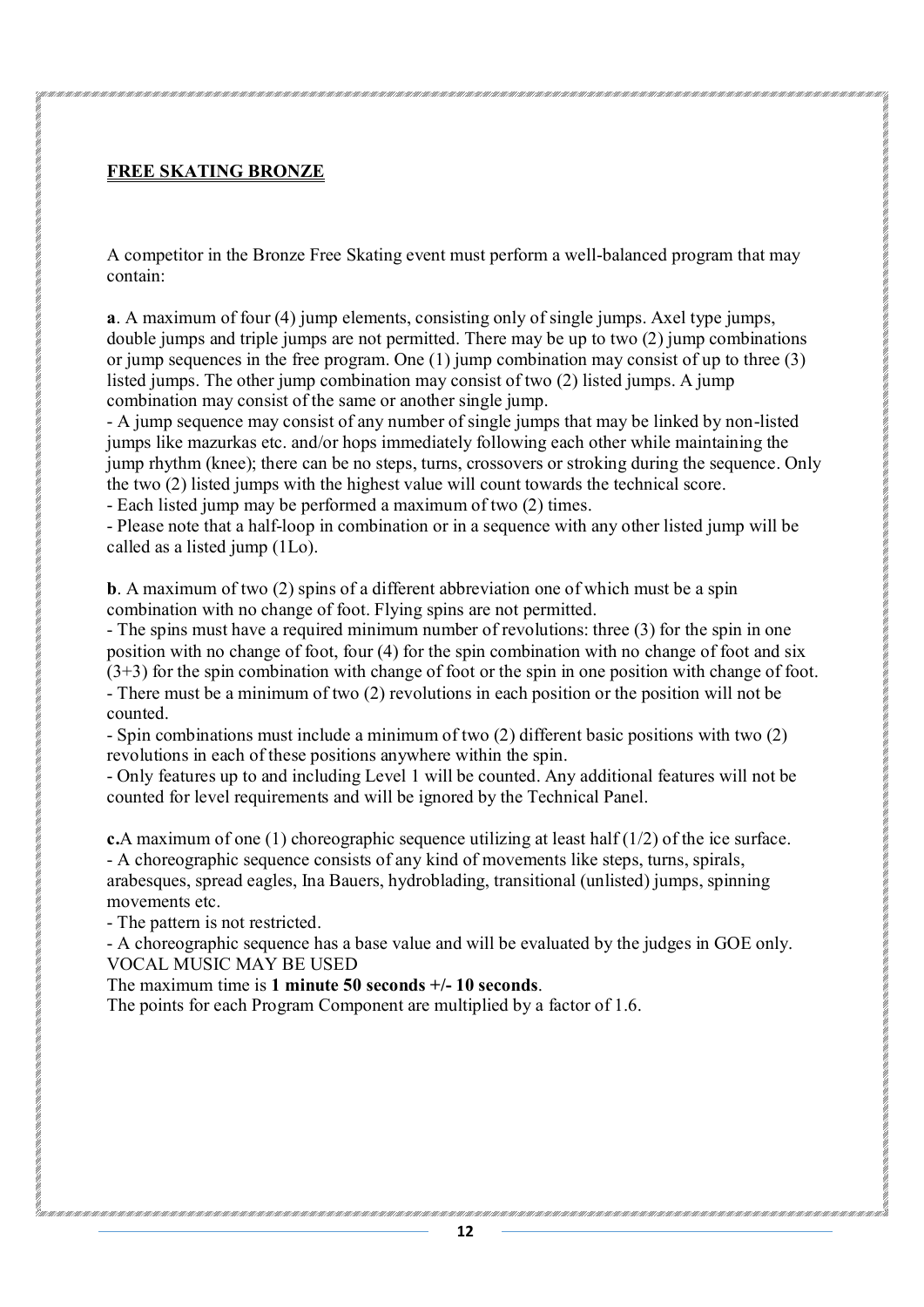# **TECHNICAL REQUIREMENTS – ARTISTIC FREE SKATING**

General Requirements for Artistic Free Skating

The artistic events will be judged only on the basis of the Program Components:

- Skating skills
- Transitions
- Performance/Execution
- Choreography/Composition
- Interpretation/Timing

See ISU Special Regulations and Technical Rules 2016, Singles & Pair Skating, Rule 504, paragraph 3 for a detailed description of Program Components. There will be no technical panel and no technical mark given. The points for each Program Component are multiplied by a factor of 1.0

The artistic program consists of a variety of skating moves selected for their value in enhancing the skater's interpretation of the music rather than for their technical difficulty. Skaters will be judged on their ability to interpret the music and develop a theme by using their skating skills. Credit for technical elements is based solely on the ability of such movements to enhance the chosen theme and support the music. Credit will not be given for their technical difficulty. The program must be developed through skating skill and quality rather than through non-skating actions such as sliding on one knee or excessive use of toe steps, which should be used only to reflect the character of the program and to underline the rhythm and nuances of the chosen music. The skater must not remain in one place for more than five (5) seconds.

Any element exceeding the maximum number as set forth below will be judged as an illegal element (1.0 deduction); if there is no jump or no spin element included or only a jump and no spin or vice versa a deduction for a "missing element" of 1.0 will be made. The Referee is responsible for such deductions.

Costumes should be simple, tasteful and appropriate for sporting competition. Costumes should be selected to enhance the performance by appropriately reflecting the character of the music and theme.

Props may not be used in any part of the artistic programs. Any item that is held in the hand or removed during the performance is considered a prop. Thus, for example, a hat worn throughout the program is not considered to be a prop, but if it is intentionally removed during the performance it is considered a prop. Objects on the ice, thrown in the audience, placed on the boards or on the judges table are not permitted. Costumes that contain particles that may mar or leave anything on the ice surface (feathers, boas, excessive beading) are considered unsafe and are not permitted.

The Referee is responsible for prop deductions.

Illegal elements:

- Somersault type jumps

- Lying on the ice and prolonged and/or stationary kneeling on both knees on the ice Artistic Free Skating Competitions will be held at one level (Bronze).

The Artistic Free Skate is a competitive program that must include elements of the sport of figure skating. At least one (1) and a maximum of two (2) single jumps MUST be included. At least one (1) and a maximum of two (2) spins MUST be included. No Axel type jumps, double or triple jumps are allowed. No combination jumps are allowed.

The maximum time for Bronze Artistic Free Skating is **1 minute and 40 seconds**, but may be less. VOCAL MUSIC MAY BE USED

1990 / 1990 / 1990 / 1990 / 1990 / 1990 / 1990 / 1990 / 1990 / 1990 / 1990 / 1990 / 1990 / 1990 / 1990 / 1990 / 1990 / 1990 / 1990 / 1990 / 1990 / 1990 / 1990 / 1990 / 1990 / 1990 / 1990 / 1990 / 1990 / 1990 / 1990 / 1990